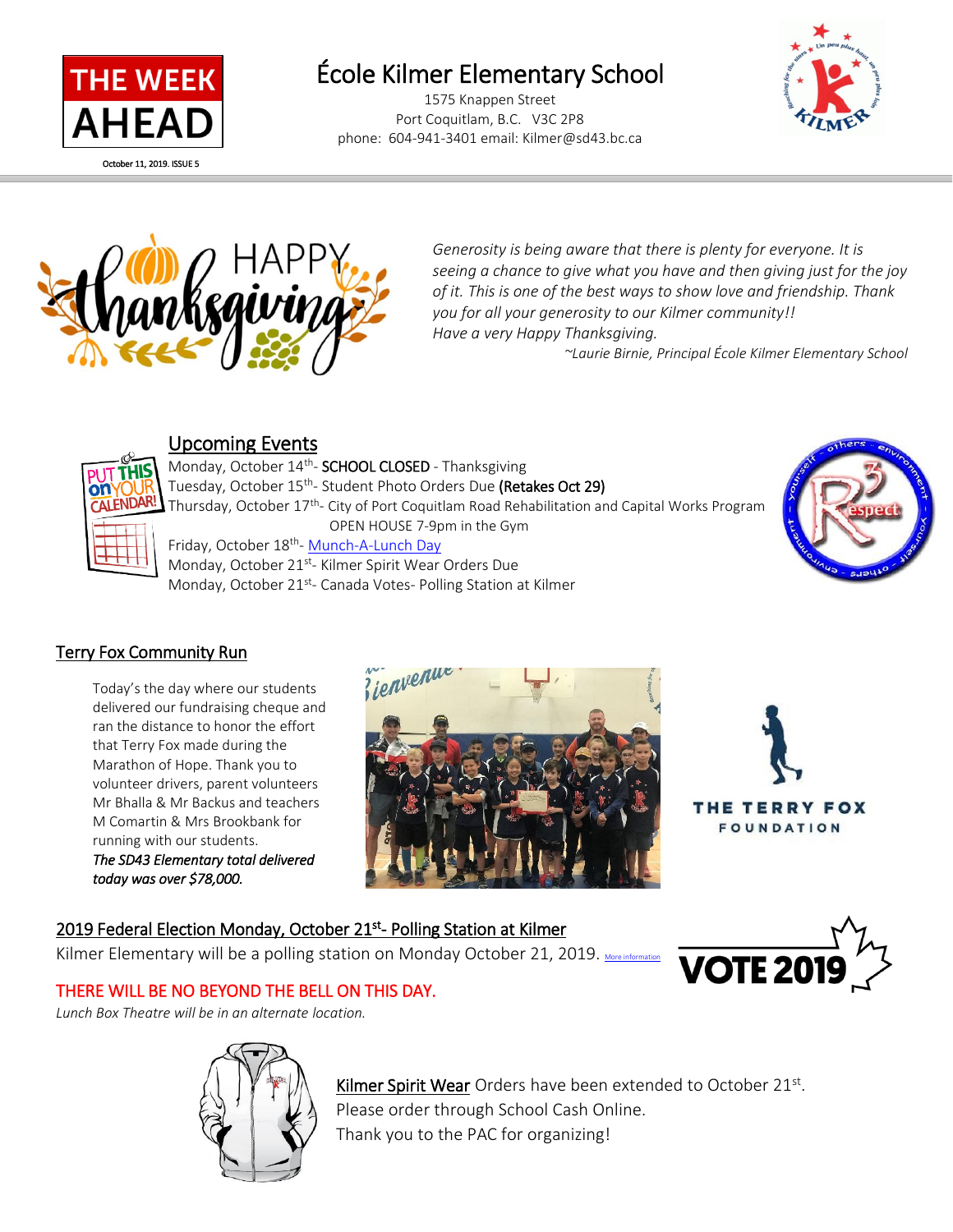

Fire Prevention Week October 6-12<sup>th</sup>-

Congratulations to our Fire Chief for the day *Ayano Hayashi- Walker* from Division 3.



### Fruit & Veggie Program



Our School participates in the [BC School Fruit & Vegetable](https://www.bcaitc.ca/bc-school-fruit-vegetable-nutritional-program) + Milk Program. Please ensure you have submitted your child's Fruit & Veggie Permission form (via school cash online). This week the PAC delivered Spartan Apples to the students.

### Back to School Checklist

Please ensure you have completed all of the necessary school start up items:

- 
- 
- 
- 
- 
- 
- [School Supplies](http://www.sd43.bc.ca/school/kilmer/Parents/SchoolSupplies/Pages/default.aspx#/=) [Volunteer Application](https://www.schoolcashonline.com/) Student Verification Form (yellow paper) | | Criminal Record Check (once every 5 years, letter available in office) [School Policies Form](https://www.schoolcashonline.com/) **[Driver's Application](https://www.schoolcashonline.com/)** [Emergency Release Form](http://www.sd43.bc.ca/Resources/eforms/Type1Diabetes/EmergencyRelease.pdf) **Drivers Abstract** (once every 12 months) [Medical Alert Form](http://www.sd43.bc.ca/Resources/eforms/MApdf/MedicalAlertForm.pdf) [Student Agenda Fee](https://www.schoolcashonline.com/) [Munch-A-Lunch Account](http://www.sd43.bc.ca/school/kilmer/Parents/Pages/default.aspx#/=) [Fruit & Veggie Permission](https://www.schoolcashonline.com/)

# PAC NEWS

### **Next Hot Lunch Day- October 18th**

**Orders Due Saturday**



#### **HOW TO REGISTER FOR ONLINE ORDERING:**

- **1)** Go to the school website and go to the Munch A Lunch link under the quick links tab on the home page or through this link [http://www.sd43.bc.ca/school/kilmer/Parents/Pages/default.as](http://www.sd43.bc.ca/school/kilmer/Parents/Pages/default.aspx#/=)  $px\neq/=$
- **2)** Click the "**Register Here**" button (as shown below). The system will guide you through
- **3)** After adding your children, click the green "Order Lunch!" button to order
- **4)** Next time, just click the "**Login Here**" button to access your account.







*Our school will be fundraising with Purdy's this Holiday Season please watch for more information to come home.*